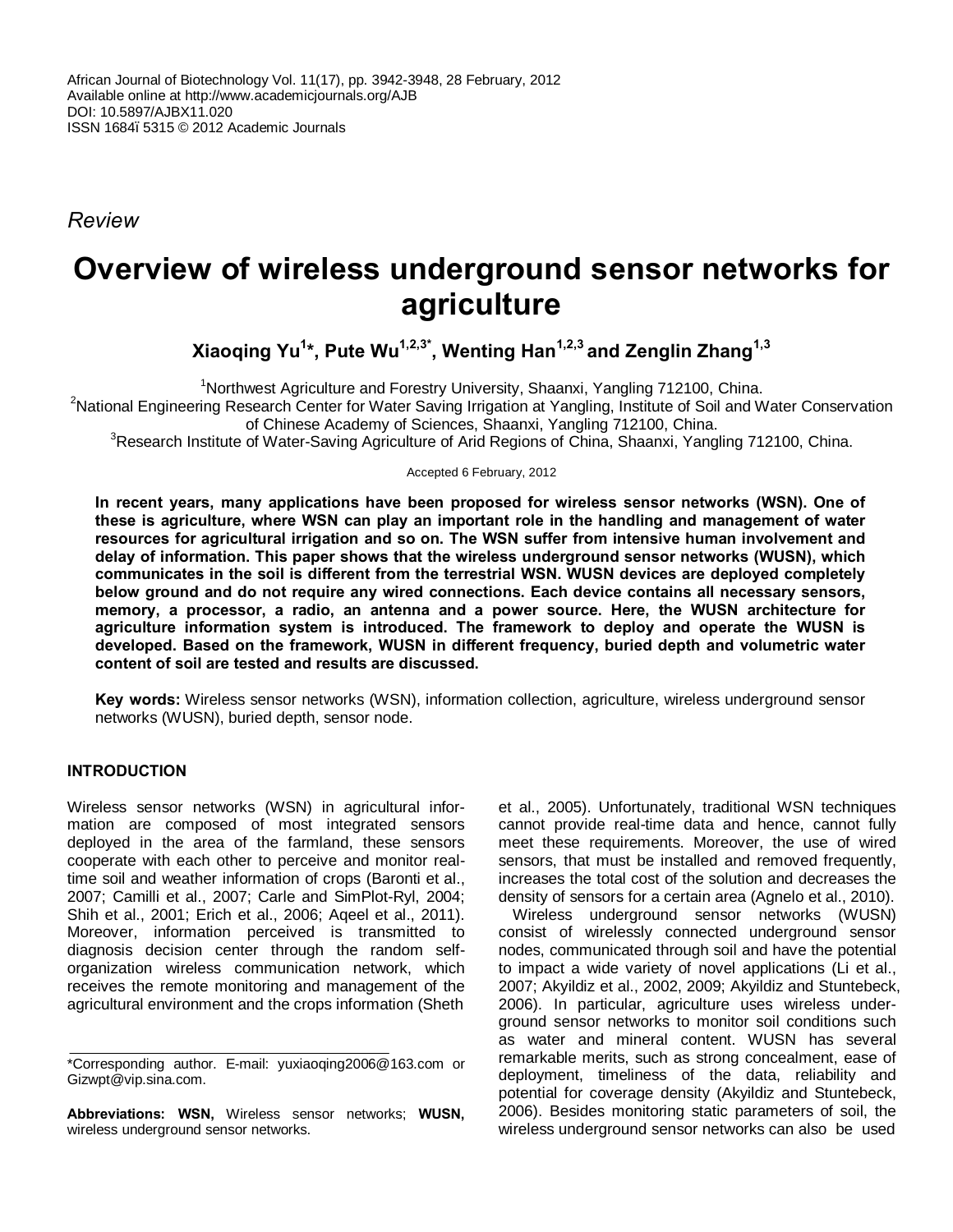for monitoring soil motion, landslide, earthquake, debris flow, movement of underground ice and volcanic eruptions also can be predicted (Sun and Akyildiz, 2008).

Currently, research and promotion of the terrestrial WSN in agriculture application is quite extensive and advanced, but WUSN is a new subject, which has no definite results while in the stage of research. In this work, however, we considered WUSN buried underground which communicates through soil. The main difference between the well-established techniques in terrestrial WSN is the communication medium, which prevents a straightforward characterization of underground wireless channel. Moreover, we presented existing research of WSN and WUSN in agriculture which provides deployment of underground nodes. The results obtained from this study reveal that underground communication is severely affected by frequency and soil properties, especially, the volumetric water content of soil. Accordingly, important considerations for the deployment and operation of WUSN are discussed.

# **RELATED WORK**

### **Existing research on the WSN technology in agriculture**

Recent developments in communication techniques for WSN have resulted to a vast amount of applications in agriculture. WSN is used mainly for management decisions of irrigation water resources, storage management of agricultural products, time determination of the crop harvest, characteristics of crop growth, forecast of fertilizer demand (Berman et al., 2004) and so on.

Wireless sensor technology has been tested for agricultural land use to improving precision agriculture (Bogena et al., 2007). The temperature change in different position of feed warehouse was monitored through wireless sensor networks which were introduced (Green et al., 2009). Wireless sensor networks was applied successfully for monitoring of soil water content, temperature and salt in a cabbage farm of Spain semiarid regions, Murcia (Lopez et al., 2009). The wireless sensor networks were applied in information monitoring of water saving irrigation systems (Feng et al., 2007). Communication of the greenhouse wireless monitoring system was realized through wireless sensor networks based on ZigBee (Zhang et al., 2008). The wireless sensor network was a kind of network whose energy was limited, reasonable clusters were determined and the energy model used in communication was given according to the number of nodes and characteristics of regional distribution (Li and Wen, 2008). Collection node system of farmland information based on WSN was designed (Cai et al., 2009).

# **Existing research on the WUSN technology in agriculture**

WUSN has been investigated in many contexts recently. Research reports on WUSN in agricultural application are few, though the present study include mainly path loss, bit error rate, maximum transmission distance, test error of water content of path transmission of the electromagnetic wave under the main influence factors; these factors are soil types, volumetric water content of the soil, depth of nodes buried, internodes distance, the range of frequency, etc.

In the laboratory, wireless signal attenuation of ZigBee wireless transceiver module of the 2.44 GHz frequency was researched by using soil column in different soil types and the water content (Bogena et al., 2009). Network system structure of wireless underground sensor networks system aiming at intelligent transportation system and maintenance of the near surface soil was designed (Li and Wen, 2008). The performance of the wireless underground sensor networks which was influenced by propagation of electromagnetic waves in the soil, underground channel model, electrical characteristics of soil and deployed solutions of wireless underground sensor networks nodes was also studied (Li and Wen, 2008). Agnelo et al. (2010) studied the influence of the communication performance between the terrestrial nodes and the underground nodes in some factors, including antenna bandwidth of WSN nodes in 433 MHz frequency, the buried depth of nodes in the soil and water content of the soil. The near surface WUSN system used for golf course was developed and the acquisition node, relay node and gateway node were designed (Coen et al., 2009). It has been shown that rainfall and stormy weather environmental conditions, the soil compactness, soil density and vegetation cover degree, topology structure parameters of wireless underground sensor networks, sampling time and sampling density had great influence on the distortion degree of the soil moisture acquisition signal (Xin and Mehmet, 2010).

# **SYSTEM ARCHITECTURE OF WUSN NODE**

The design of the wireless sensor node uses the modularizing design method. The architecture of WUSN is shown in Figure 1. The system structure of the entire nodes is composed of sensor module, processor module, wireless communication module and energy supply module.

This design takes digital sensor DS18B20 to collect soil water content. DS18B20 is produced by Dallas Company of the United States, which is one of the single line digital temperature sensors. It has many advantages such as miniaturization, low power consumption, high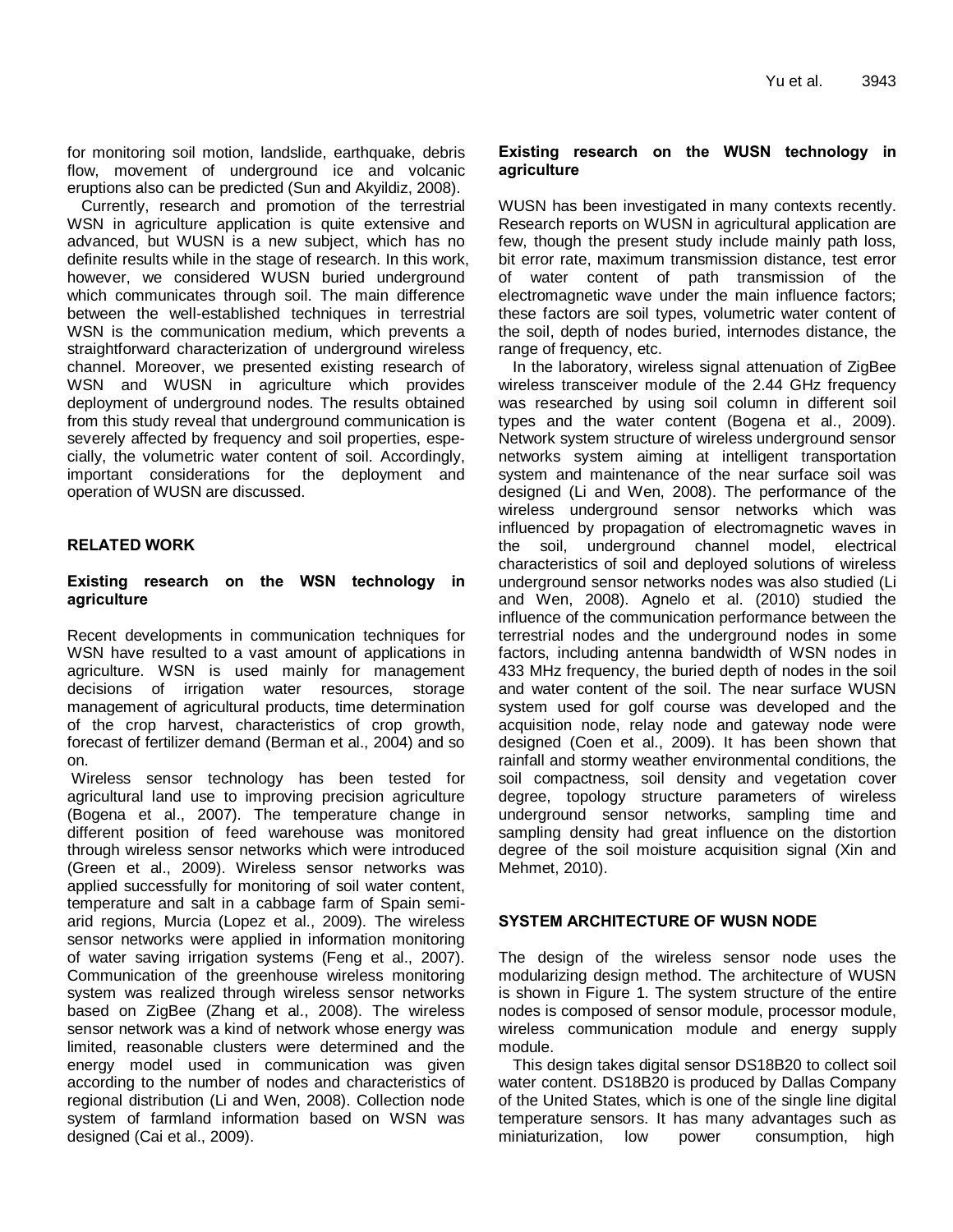

**Figure 1.** Architecture of wireless sensor network node.

performance and strong anti-interference ability and is an easy to match microprocessor (Zhang et al., 2005). The microcontroller adopts 16 bit series MSP430 launched by TI Company. It has a unique advantage in low power applications. MSP430 has very high levels of integration. This microcontroller has many functions, such as costeffective, strong anti-interference ability. WUSN uses nRF905 wireless chip to complete information collection and transmission. In addition, sink node has the same architecture as the WUSN node.

In this work, sink node is only laid on the ground in WUSN, all nodes in underground will transmit data eventually to the terrestrial sink node, which can make the whole network have better concealment. WUSN node set depends on the specific application. It can be displayed in the same depth, can also be displayed in different depth and can even be set as different layer. The sink node is fixed or movable, which keeps it in the range of communication, the topological structure as shown in Figure 2.

### **CLASSIFICATION OF WUSN AND DEPLOYMENT STRATEGIES**

Although a novel area, a detailed classification of WUSN is necessary since several different scenarios with very specific issues, are presented under WUSN. As shown in Figure 3, communication of the WUSN can be mainly classified into two: topsoil wireless underground sensor networks and subsoil wireless underground sensor networks.

Soil subsurface is classified into two regions: the topsoil region, which refers to the first 30 cm of soil, or the root growth layer, whichever, is shallower, and the subsoil region, which refers to the region below the topsoil, that is, usually the 30 to 100 cm region. Accordingly, as shown in Figure 1, WUSN can be classified as a function of the deployment region: topsoil WUSN, if the WUSN is deployed in the topsoil region, or subsoil WUSN, if deployed in the subsoil region.

To the best of our knowledge, we particularly consider agricultural applications of WUSN, which usually require burying depths greater due to plowing and similar mechanical activities occurring in the soil. Accordingly, the majority of the experiments consider a better burying depth. Here, sensor nodes are buried under cultivate layer, so that the soil water content in real time can be gotten. The deployment of wireless underground sensor network node is shown in Figure 4.

# **EXPERIMENT SETUP AND RESULTS OF WUSN**

In this trial, we assumed the clay percent as 15%, the silt percent as 35%, the sand particle percent as 50%, the bulk density as 1.5  $q/cm^3$  and the solid soil particle density as  $2.6/cm<sup>3</sup>$  unless otherwise noted. WUSN nodes are buried in certain depth of soil, resulting in propagation of wireless electromagnetic wave in the soil by two ways, one is penetrating soil directly to the ground, and the other is the transmission method of the communication between WUSN nodes.

Through design and test of the WUSN node, this paper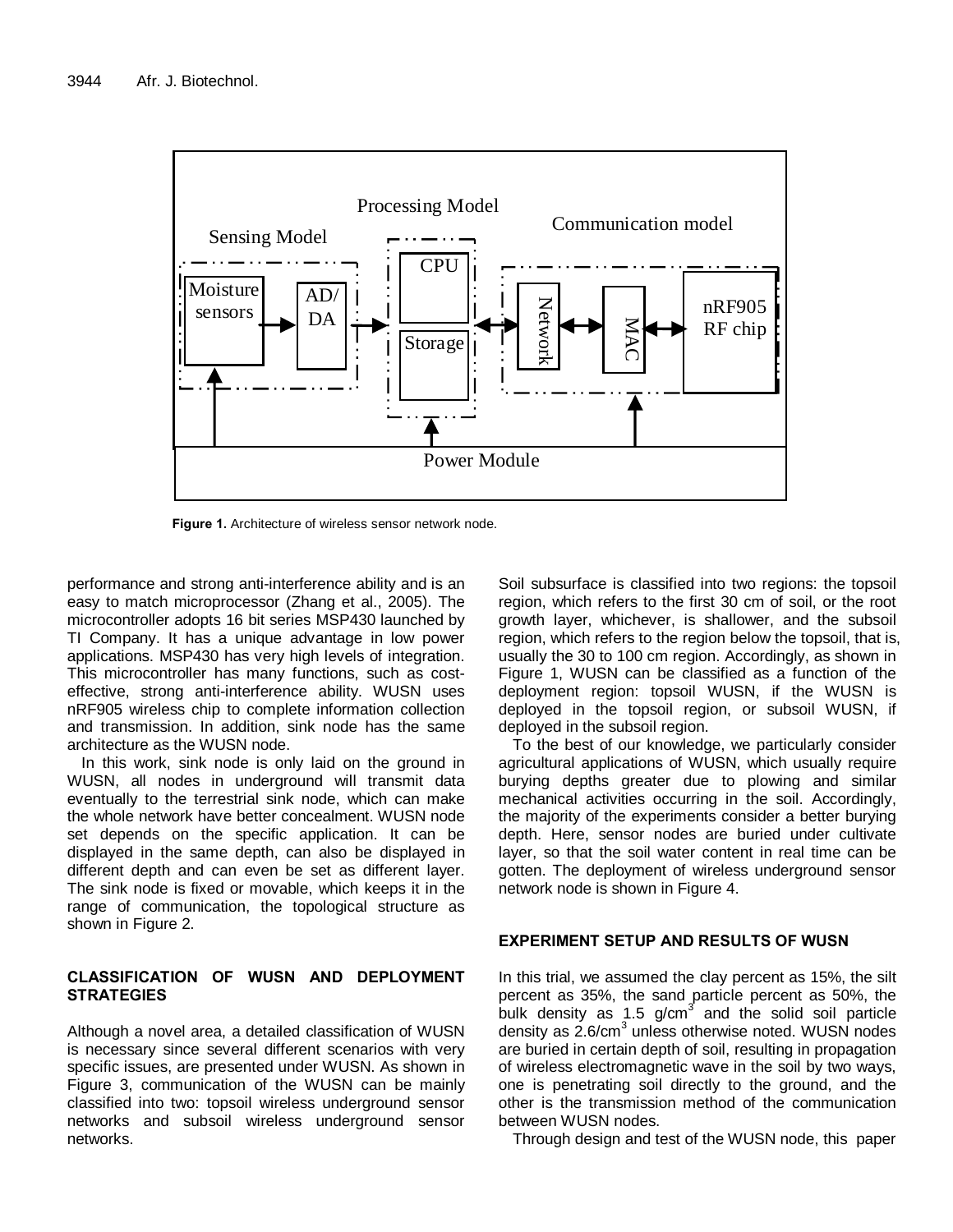

**Figure 2.** Topology structure of wireless sensor network.



**Figure 3.** Classification of wireless underground sensor networks.

needs to study the characteristic relationship between volumetric water content of soil, node depth, the signal frequency and attenuation in the process of the transmission and get applicative conclusion. It is expected that this will be of great help for developing the wireless underground sensor networks system. The results are presented considering how some important parameters affect the wireless underground sensor networks communication: the burial depth, the nod frequency and volumetric water content of the soil.

Path loss is the difference in value between real signal strength received and source signal strength level, namely the signal attenuation extent; it reflects directly the efficiency of wireless electromagnetic signal transmission. Figure 5 describes the path loss of the wireless signals caused by soil volumetric water content change in different frequencies. In Figure 6, the path loss is shown as a function of burying depth, for various operating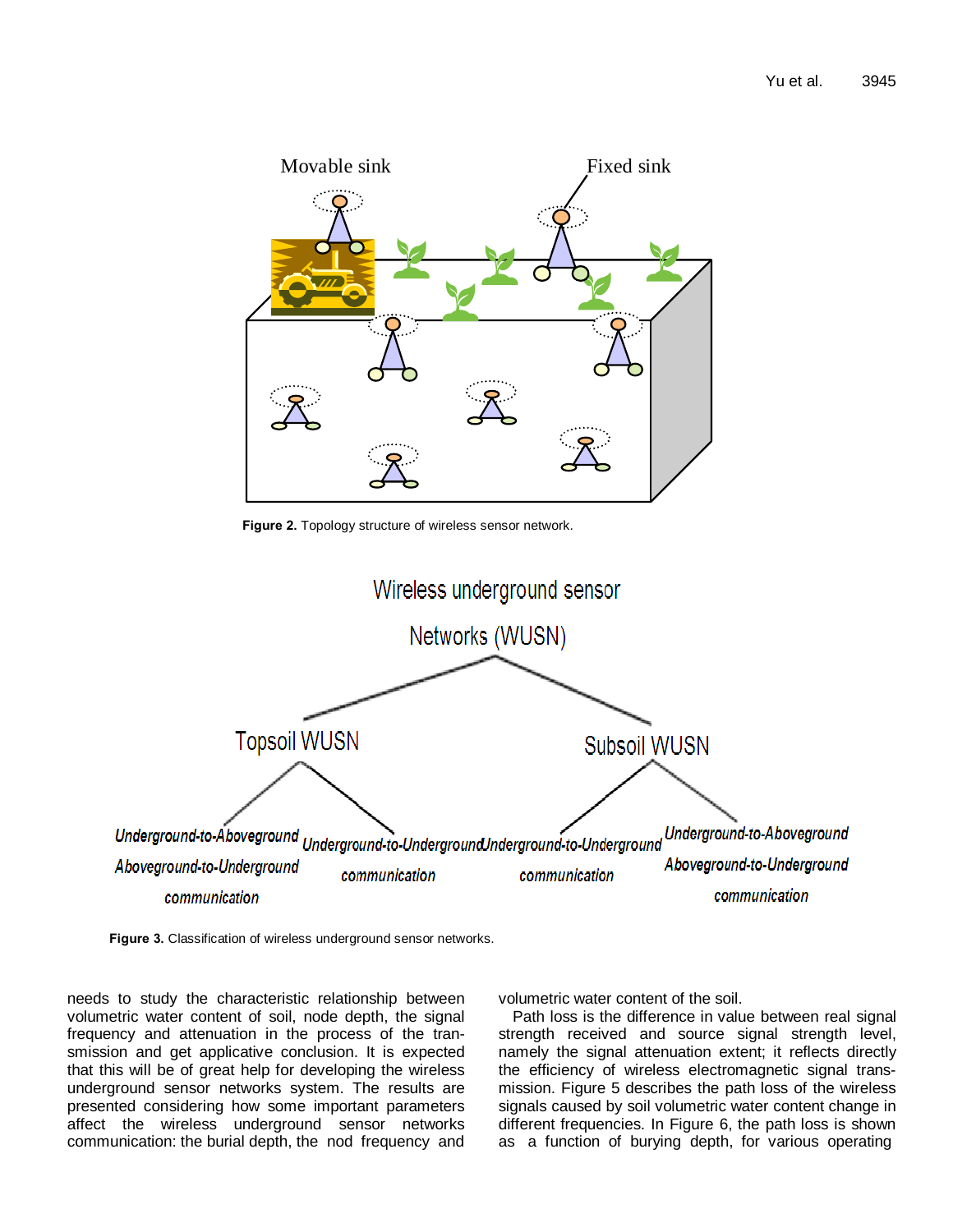

**Figure 4.** Schemes of WUSN nodes deployed.



**Figure 5.** The relationship between path loss, operating frequency and volumetric water content.

frequencies.

As shown in Figure 5, an increase in node frequency as well as increases in the path loss is expected. The path loss is the least when frequency is 433 MHz. Moreover, the volumetric water content of soil is also an important factor that affects the path loss. So, the signal attenuation

increases with the increase in water content. It can also be observed in Figure 5, that the path loss of 915 and 868 MHz RF frequency node is nearly the same when the volumetric water content is 15%.

The experiments show that a higher burying depth also implies an increase in the soil path and higher attenuation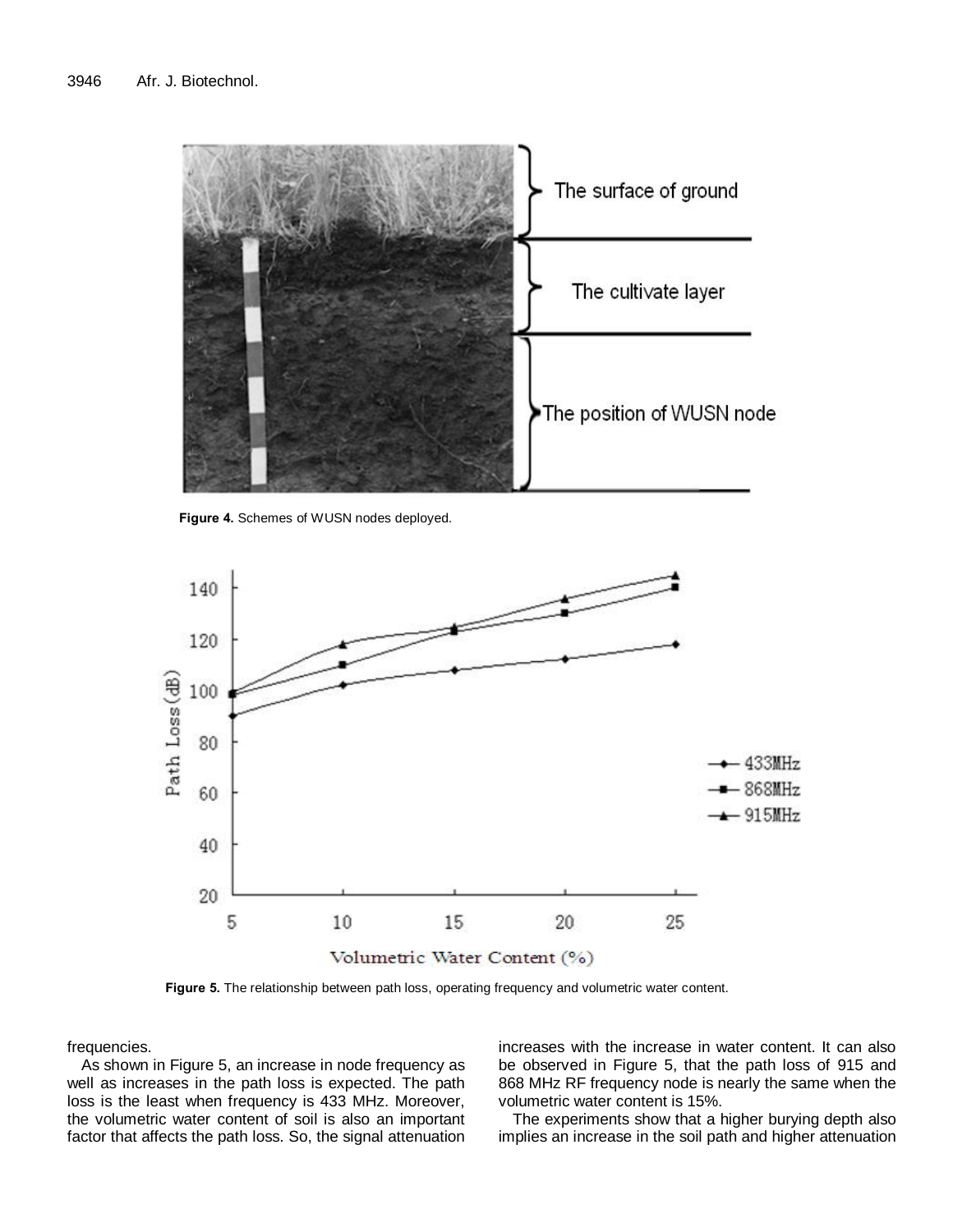

**Figure 6.** The relationship between path loss, operating frequency and burial depth.

is observed at higher depth. It is well known that EM waves that propagate from a medium with a lower dielectric constant such as air to another one with a higher constant such as soil are highly reflected. Consequently, the air-soil interface causes an additional attenuation. Moreover, a shallower burying depth of the node can significantly enhance underground communication. As shown in Figure 6, the loss path changes with node frequency and burial depth. Note that the path loss is the lowest (70 dB) when the buried depth of node is 0.6 m and node frequency is 433 MHz. Therefore, for a given node deployment, there are many suitable frequency and burying depth in the hybrid wireless sensor networks.

#### **CONCLUSIONS**

In this paper, we proposed a classification of wireless underground sensor networks and presented experimental results for WUSN communication. The work provides insight into communication through soil using wireless sensor networks.

The results of the experiment reveal the feasibility of WUSN in agricultural application. Firstly, the results show that the burial depth is important for the WUSN tests due to the effects of reflected rays from the underground-air interface at the surface. Moreover, we have shown that the volumetric water content of soil plays an important role in the communication of WUSN. The results reveal that a 20% increase in the soil moisture increases the path loss by more than 30%. In addition, the wireless underground channel has been found to exhibit extreme temporal stability, which is important in the design of routing and topology control protocols.

As compared to that in air, the underground communication exhibits significant challenges for the development of wireless underground sensor networks. Among these challenges, the attenuation caused by the soil is the most important aspect of underground communication and has to be completely characterized. Through experiments, it is shown that in the zone of 400 MHz frequency band, the path loss can be limited to a degree supporting feasible communication. The results of this work lay the foundations of underground communication and will help in the future research and applications of wireless underground sensor networks, which is a promising application area for wireless sensor networks.

# **ACKNOWLEDGEMENTS**

The authors wish to thank the National Engineering Research Center for Water-Saving Irrigation, for partially supporting this research through the 'Mational 863 plan+ (2006AA100217), the "National Science and Technology Support Plan+ (2007BAD88B10) and the %National Natural Sciences Foundation project+ (40701092).The authors are also grateful to the anonymous reviewers for their valuable feedback.